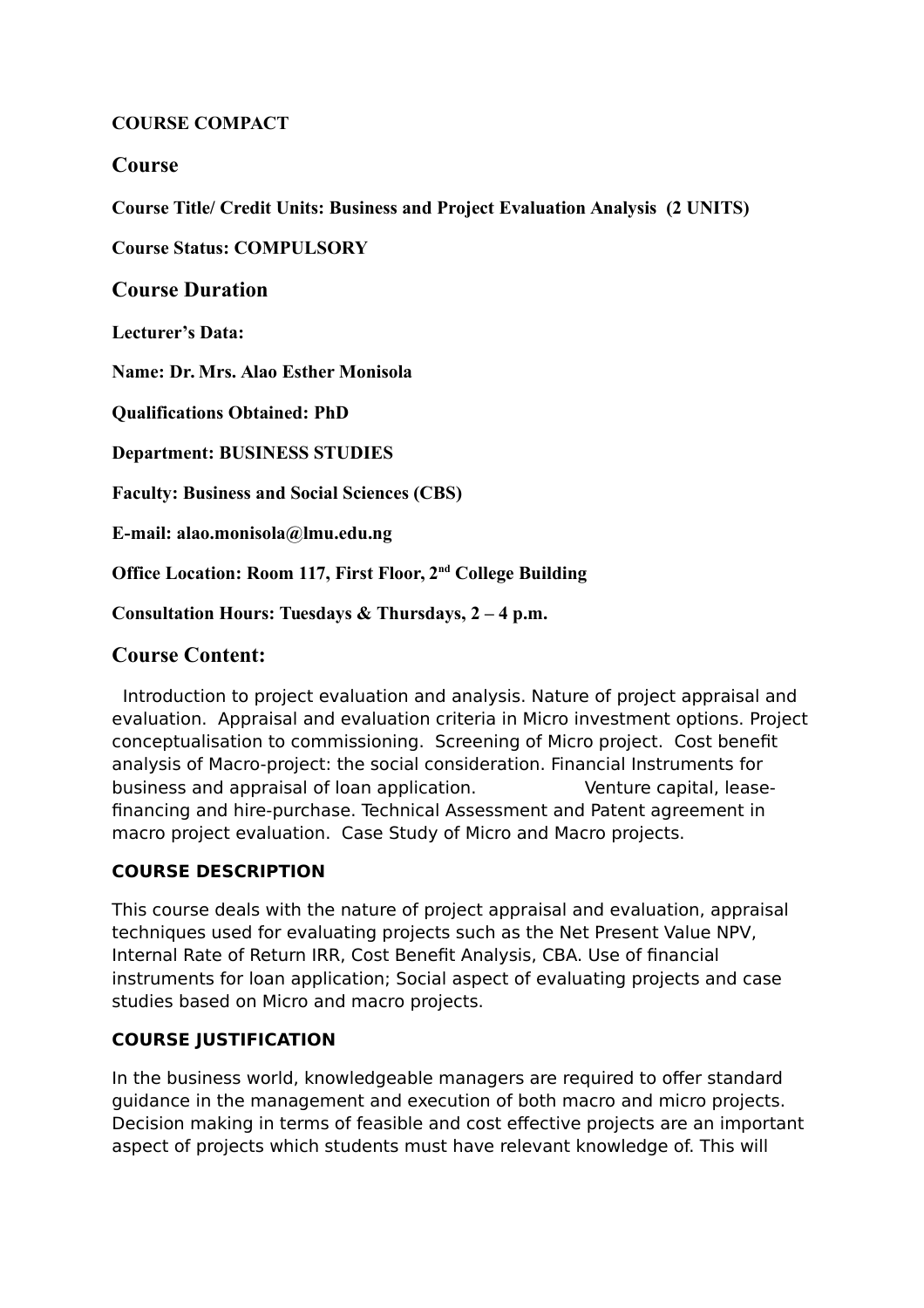enable students to acquire the basic knowledge to enhance their performances on the field.

# **Course Objectives and Goals ---**

Students will be able to appreciate and understand the nature and importance of project evaluation in business.

Students will benefit from and apply the knowledge of appraising both Micro and Macro investment options.

Students will be able to appreciate and apply cost benefit analysis technique towards presenting a valuable judgement on projects.

Knowledge acquired will enhance their performance on the field.

Students' knowledge and understanding of evaluating and analysing projects in business organizations will be examined after the course.

Course Requirement

Students are required to have acquired basic knowledge on BUS 416which deals with feasibility report and project analysis.

The course requires maximum attention and participation of students throughout the class processes.

# **Structure of Programme / Method of Grading**

Structure of programme based on course outline and Landmark University grading method

Continuous Assessment (CA) – Test ------ 10%

 Assignment ------ 10% Students' Presentations ----- 10 % Examination  $(EX)$  -----  $70\%$ **Total ----- 100%**

### **Lecture Delivery Strategies:**

During each class interactive discussions will hold. Students are expected to participate fully during Tutorials session and Students Presentations.

Where available lectures shall be presented using Audio Visuals; Projector etc

# **Lecture Content**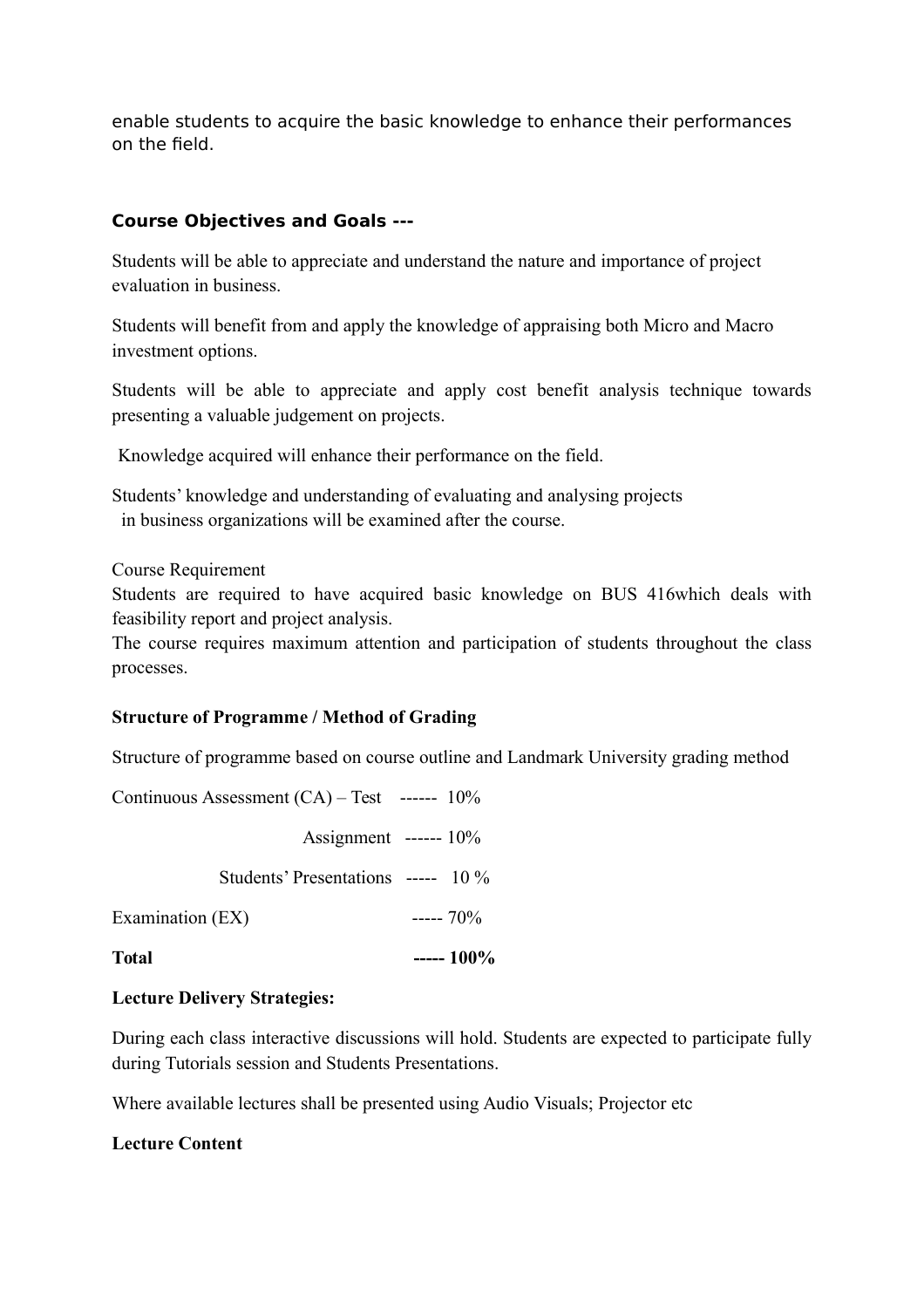**Weeks 1-2** Introduction to project evaluation; analysis and nature of project appraisal and evaluation

**Objective:** At the end of this lecture, students are required to have understood

- --- why projects exist or are undertaken
- --- the processes involved in project evaluation,
- --- project characteristics
- --- Attributes of a good project manager
- --- Taxonomy of projects
- ---How projects are managed.
- --- Meaning and concepts in project appraisal.

#### **Study Questions**

State the main aim of conducting a project evaluation.

What are the areas to be covered?

What are the attributes of a good project manager?

Identify the characteristics of a project.

#### **Weeks 3-4**

Appraisal and evaluation criteria and screening of Micro investment options.

- --- Types of Options
- --- Evaluating options

### **Objective**

Students shall be able to identify and define what options are.

Students will be able to evaluate options and advise management.

#### **Study questions**

- 1.What do you understand by options?
- 2. Discuss the various types of options available.

3. Identify with relevant examples, the different types of options.

**Weeks 4-5** Project conceptualisation to commissioning. Project organization and scheduling

### **Objective**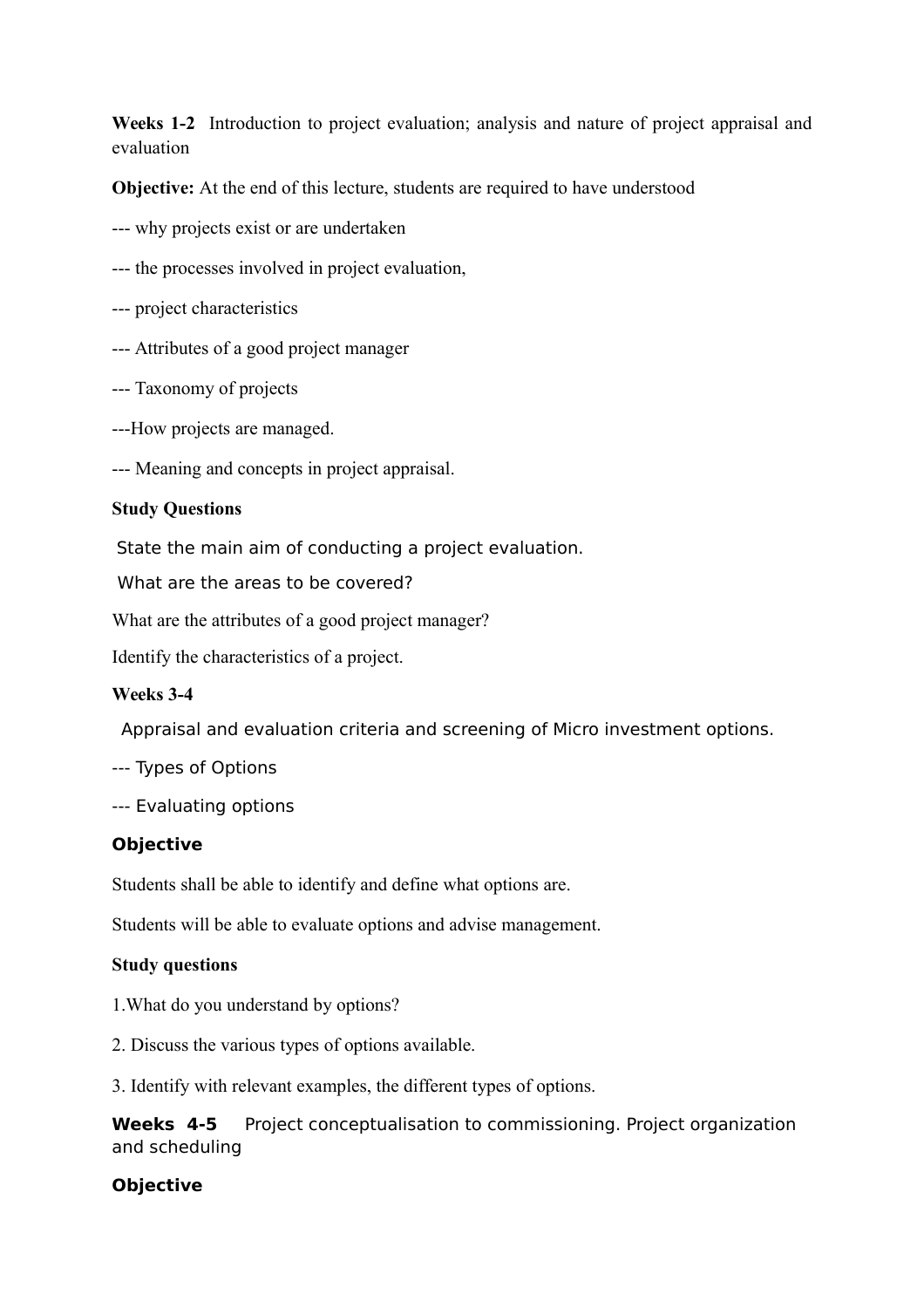Students will be able to describe the procedure in project conceptualisation.

Students will be able to define the terms involved.

### **Study questions.**

- 1. 'Explain the term Scheduling'
- 2. State the stages involved in project conceptualization.

Week 6 Cost benefit analysis of Macro-project: the social consideration

### **Objective**

Students should be able to differentiate macro from micro projects with examples and follow the procedure for analysing the cost-benefit

### **Questions**

Differentiate macro and micro projects. Discuss the procedure for analysing the cost-benefit**.**

Week 7-8 Financial Instruments for business and appraisal of loan application.

# **Objective**

Students should be able to identify financial instruments.

And appraise a scenario of loan application for financing projects.

# **Questions**

Define financial instruments. Give relevant examples.

How would you appraise a request for loan intended for financing projects?

**Week 9 -10** Venture capital, lease-financing and hire-purchase.

### **Objective**

Students will be able to explain the terms and give practical examples

### **Questions**

- **1.** Explain the terms venture capital. Lease financing and hire purchase**.**
- **2. Give examples of each term.**

Week 11 Technical Assessment and Patent agreement in macro project evaluation.